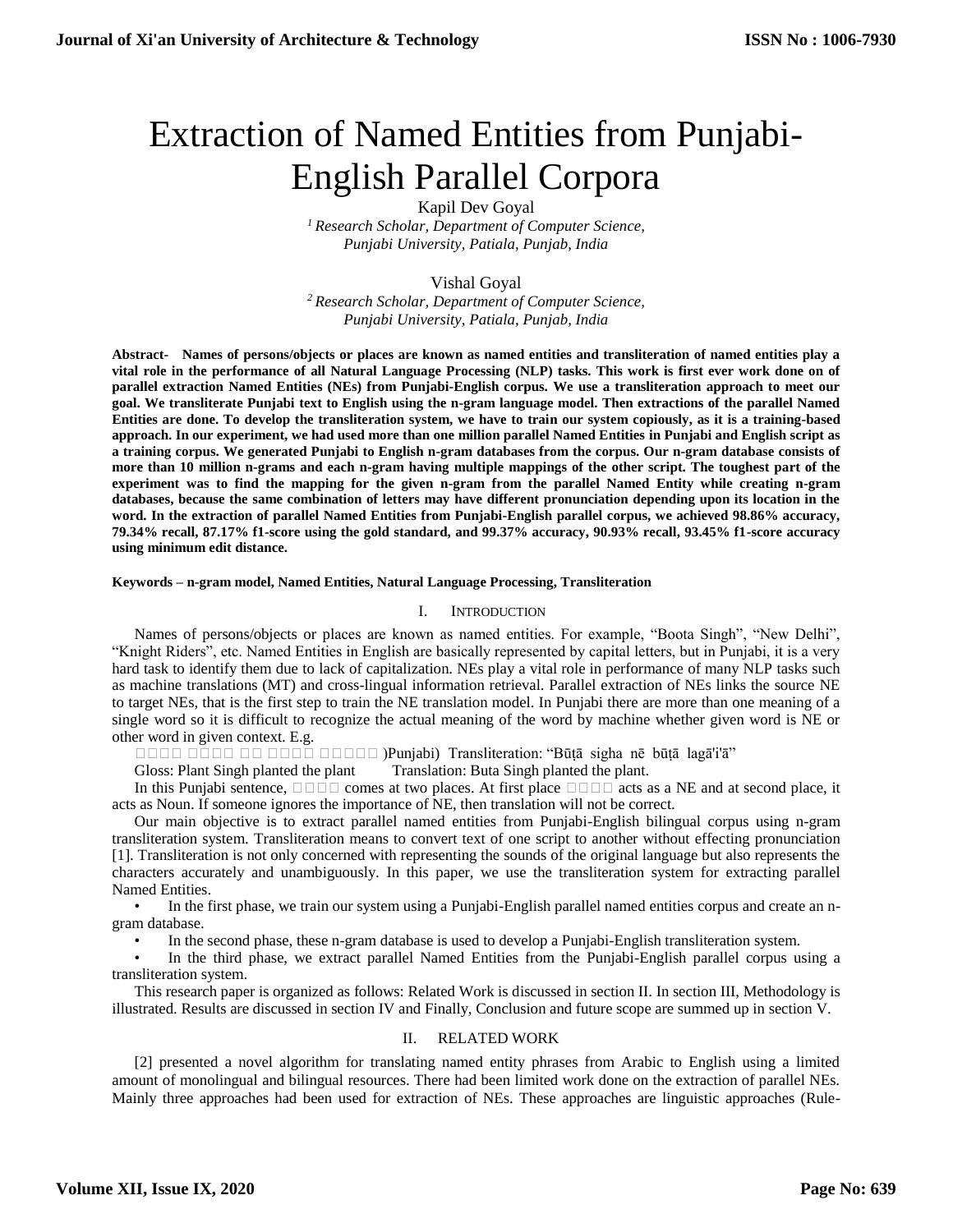based approaches), machine learning (ML) based approaches, and the hybrid approach. Most of the researchers used the linguistic approach [3]. Linguistics approaches require a large set of rules, experience, and grammatical knowledge of the related domain, and also this approach is language-specific and cannot be transferred to other domains or language [4]. [5] used aligned parallel texts to extract the candidates. After the texts are word-aligned, they extract sequences of length two or more in the source language that is aligned with sequences of length one or more in the target. Candidates are then filtered out of this set if they comply with pre-defined part-of-speech patterns, or if they are not sufficiently frequent in the parallel corpus.

Apart from this, ML approach is also known as statistical approach and it requires a large volume of data to develop an analytical model. ML approach involves the supervised learning approach, which is mainly used to automatically develop annotation rules. [6] proposed a linear chain Conditional Random Field method which projects features between English and Chinese through word alignment. The information is transferred on the feature-level. The model combined both monolingual and bilingual features and performed decoding on two languages simultaneously to help improve the tagging process. [7] coined an integrated approach that was used to extract a bilingual named entity translation/transliteration dictionary from a bilingual corpus for Chines-English language pair, also improved the named entity annotation quality. First NEs were extracted from bilingual corpus independently for each language and then using a statistical alignment model, NEs were aligned and extract NEs pair having higher alignment probability and improved F-score from 73.38 to 81.46 and annotation quality from 70.03 to 78.15 for Chinese. [8] proposed a method that formulates the problem of exploring complementary cues about entities on an unannotated parallel corpus between English and Chinese. They used integer linear programming to enforce entities to agree through bilingual constraints. This method could jointly tag named entities in both languages without any annotated data. [9] presented intuitive and effective heuristics to project English named entities into Chinese ones. Results showed that the generated corpus achieved comparable results to a manually annotated corpus in Named Entity Recognition task. This method could be expanded to different domains to solve the common domain overfitting problem. [10] used support vector machine for extracting Named Entities while [11] used Hidden Markov Model (HMM) which is graphics-based modelling approach. [12] use maximum entropy approach.

The hybrid approach uses both linguistic and ML approaches. [13] use a hybrid approach for their research. [8] presented a joint approach by combining two conditional random fields (CRF) NER taggers and two Hidden Markov Model (HMM) word aligners and improved in both NER and word alignment. [14] used a hybrid NER system using conditional random fields (CRF), which integrates Rule-based and Machine learning methods. Named Entities lexicon were extracted from DBpedia linked datasets to improve the rule-based system and ML was used to improve the rule-based component. [15] explore the use of bilingual resources to improve monolingual Named Entity Recognition systems of English and Chinese. Their proposed system managed to improve in Chinese NER performance. In particular, the F1-score of Chinese NER increase significantly from 42.83% (StanfordNER) and 57.65% (Che2013) to 63.64%. Regarding the English side, they managed to outperform StanfordNER, in which F1 score increase from 75.75% to 76.08%.

In our approach, we extracted parallel Named Entities using the transliteration system. Work-related to transliteration is as follows.

Rule-based machine transliteration was the first-ever technique used in the transliteration. In this technique Mapping of patterns of the source language to the patterns of the target language is done according to the set of predefined rules [16]. Grapheme based models are popular models in expression transliteration. They are further categorized as the rule-based approach, statistical approach, HMM (Hidden Markov Model) approach, and FST (Finite State Transducers) approach [17]. In SMT (statistical machine transliteration) we assume that every sentence in the target language has some probability to represent the given sentence in the source language. We choose the sentence with the highest probability. FST (finite-state transducers) are automation to covert the string of source language to the target language. The string is fed token by token to the finite state machine and while transitioning from one state to the next state, letters of the source language are mapped to the letters of destination or target language. Finite state machines were used by Stall et al. for Arabic to English transliteration [18]. [19] used the HMM model to transliterate Russian to English. The Viterbi algorithm was used where the observed sequence of source language text is mapped with the hidden or unknown sequence of the target language. [20] developed a rule-based system for Punjabi to Hindi transliteration. Due to, many to one mapping this system cannot be simply reversed from Hindi to Punjabi. [21] developed a web-based application for Hindi to Punjabi translation system. They also added Hindi to Punjabi transliteration module for the words which are not found in the parallel dictionary. [22] used the bigram tables for Punjabi-English transliteration. The bi-gram tables have different probabilities for names (person and location) and simple texts. Therefore, first of all, they tag the Named Entities in the given text and transliterate them separately. The version with the least perplexity according to the n-gram table is chosen as an acceptable transliterated sentence. [23] proposed a rule-based model for Punjabi to English machine transliteration. They use proper nouns as a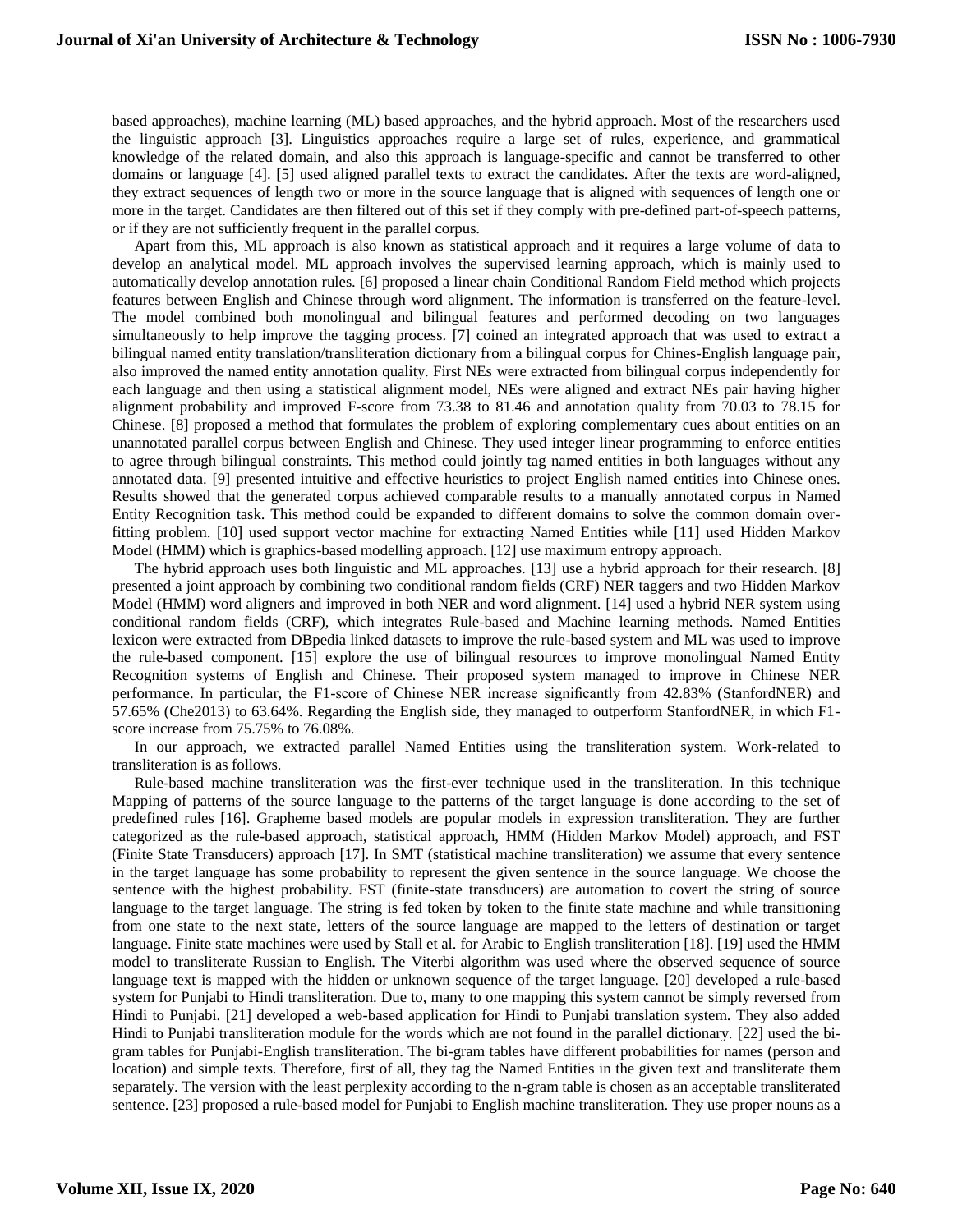key. They trained the system using the parallel corpus and created the bi-gram, tri-gram, 4-gram, 5-gram, and 6-gram tables. They defined a mapping between Punjabi and English script. The input script is first looked up in the dictionary, then n-gram tables are consulted. They claimed 96% accuracy.

Above were the different techniques used by different researchers for different languages for the extraction of the parallel name entities and transliteration system. There is no work done on Punjabi to English transliteration system using n-gram model, so we have used n-gram model to transliterate Punjabi to English. There is a no work done on Punjabi language in extraction of parallel Punjabi-English named entities, so we are using our own hybrid approach for extraction of parallel Named Entities (NEs) from Punjabi-English corpus. In our approach, we extracted parallel Named Entities using n-gram and transliteration system.

#### III. METHODOLOGY

Our system works in three phases.

- In the first phase, we train our system using a Punjabi-English parallel named entities corpus and create an n-gram database.
- In the second phase, these n-gram database is used to develop a Punjabi-English transliteration system.
- In the third phase, we extract parallel Named Entities from the Punjabi-English parallel corpus using a transliteration system.

#### *A. Generating N-Grams Databases*

In the first phase, Punjabi-English parallel named entities corpus is used to train our system and create n-gram database. A corpus of 1,020,660 parallel Punjabi-English Named Entities from P.S.E.B. Mohali was used to create ngram database. n-gram, in this context, refers to the sequence of n contiguous letters of Gurmukhi script. n-gram database contains all possible n-grams mapping from Punjabi to English. In this process, we created all possible ngrams from bi-grams to till 30-grams for the language pair Punjabi to English.

*1) Arrangement of English and Punjabi Names*

A parallel corpus provided by PSEB Mohali was arranged in the following way:

| $\text{aman} @ \sqcap \sqcap \sqcap$      |
|-------------------------------------------|
| amita@ $\Box$ $\Box$ $\Box$ $\Box$ $\Box$ |
| anjali@ $\Box$ $\Box$ $\Box$ $\Box$       |
| ankit@ $\Box$ $\Box$ $\Box$ $\Box$ $\Box$ |

#### *2) Generating Punjabi-English N-gram Database*

For generating the Punjabi-English n-gram database, first of all those strings which are not valid names are filtered out. The names which contain numerals or other symbols except Punjabi and English letters are considered as invalid names. The next process is explained step by step as below.

1. We separate all English names and Punjabi names by symbol '@'.

2. Then iteratively take one named entity at a time and repeat steps 3 to 7.

3. Split the Punjabi name into all possible n-grams (bi-gram to n-gram Maximum 30-gram).

4. For each Punjabi n-gram, we scan the Punjabi n-gram left to right, character by character and try to find corresponding English characters from English name using the Punjabi-English Unigram mapping table.

5. If we successfully find all corresponding English characters from English name, then we cut the English name from the first mapped character to the last mapped character.

6. If Punjabi n-gram occurs at the beginning of Punjabi name, then append \_S, if it occurs at the end of Punjabi name, then append \_E, otherwise append \_M.

7. Add Punjabi n-gram and corresponding English substring to n-gram dictionary database as key-value pair, in which Punjabi n-gram was taken as key and English substring was taken as value.

While adding key-value pairs into the n-gram dictionary, there may be three cases.

Case 1: If the key does not exist in the n-gram database, then add a key-value pair and set the frequency of value as one.

Case 2: Otherwise if the key-value and corresponding value exists, then simply increment the frequency of corresponding value by one.

Case 3: If the key already exists and corresponding value does not exist, then simply add corresponding value as the new value and set frequency as one.

Thus n-gram can store more values corresponding to the one key along with their frequencies.

8. In the last step, for each key, sort all values in descending order by their frequencies.

Table 1 shows the all possible n-grams of Punjabi name " $\Box$  $\Box$ " and Punjabi-English n-gram database.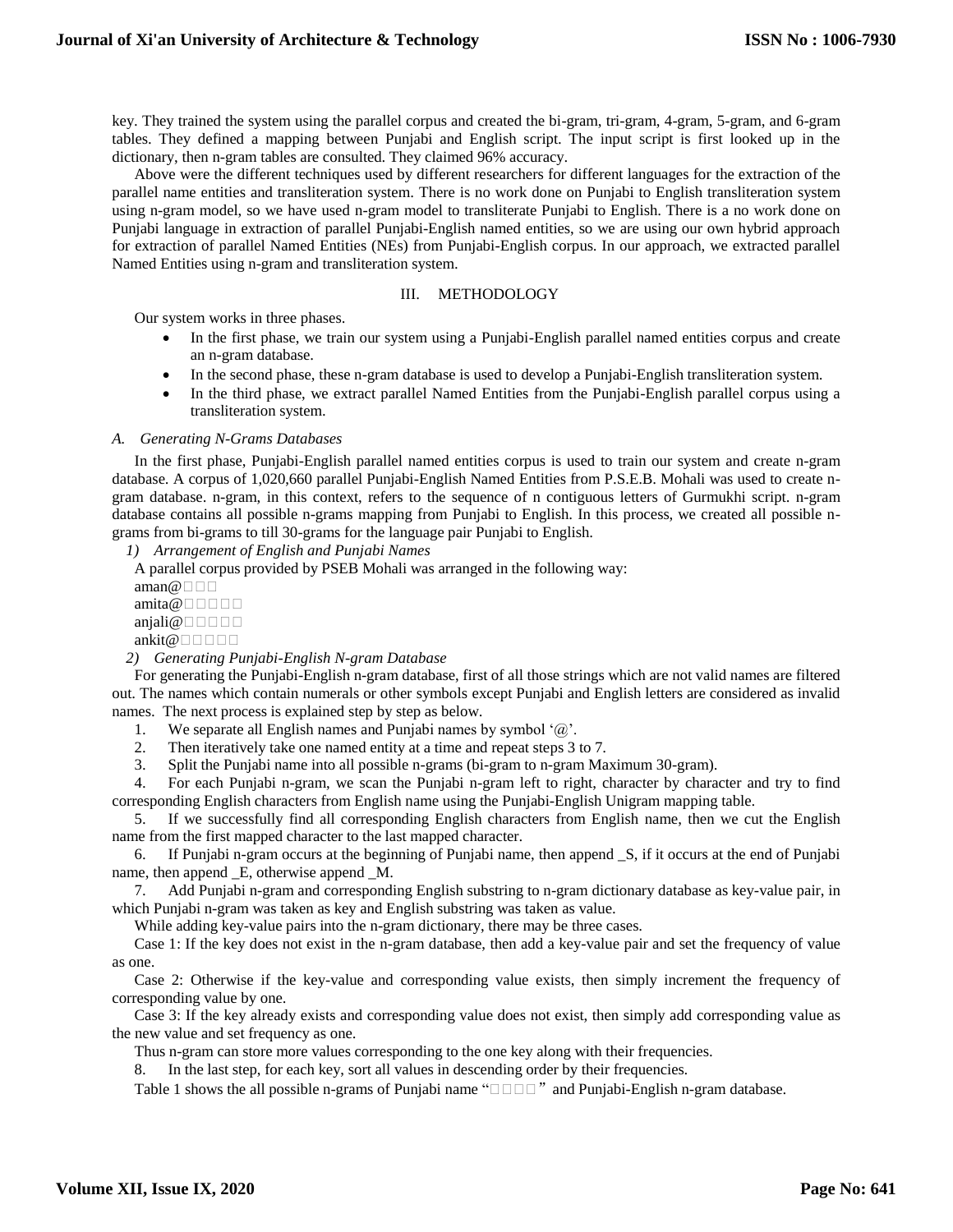(1)

| Table -1 Possible n-grams of Punjabi Name: ਭਾਰਤ |  |
|-------------------------------------------------|--|
|-------------------------------------------------|--|

| Type     | Key                      | Value                                        |  |  |
|----------|--------------------------|----------------------------------------------|--|--|
| Bi-gram  | $\Box\Box S$             | <b>BHA 1879 BHHA 2</b>                       |  |  |
| Bi-gram  | $\square \square$ M      | AR 7538 AAR 231 AHAR 152                     |  |  |
| Bi-gram  | II E                     | RAT 708 RT 166 RET 58 RRAT 40                |  |  |
| Tri-gram | $\Box$ $\Box$ $S$        | <b>BHAR 300 BHAAR 6</b>                      |  |  |
| Tri-gram |                          | ARAT 52 ART 18 AHARAT 2 AHRAT 2 AARAT 2      |  |  |
| 4-gram   | $\Box$ $\Box$ $\Box$ $S$ | <b>BHARAT 54 BHART 50 BHAARAT 2 BHAERT 2</b> |  |  |
|          |                          |                                              |  |  |

Table 1 shows the all possible n-grams of Punjabi Name  $\Box$  $\Box$  and also shows key-value pairs of Punjabi ngrams. The length of Punjabi name  $\square \square \square \square$  is four, so maximum possible n-gram is 6-gram. Total numbers of possible n-grams can be calculated using the following expression 1:

$$
\frac{n(n-1)}{2}
$$

Here n is the length of a Punjabi name.

In the case of Punjabi Name  $\Box$  $\Box$  $\Box$ , the length is 4 and the total numbers of n-gram are 6 ( $\Box$  $\Box$ ,  $\Box$  $\Box$ ,  $\Box$  $\Box$ ,  $\Box$  $\Box$ ).  $\Box$  $\Box$ ,  $\Box$  $\Box$  $\Box$ ). Table 1 shows that  $\Box$  $\Box$   $\Box$ ,  $\Box$   $\Box$   $\Box$  and  $\Box$  $\Box$  $\Box$  so ccur at the beginning of  $\Box$  $\Box$  $\Box$ , so that  $\Box$  is appended to each n-gram. Similarly,  $\Box \Box$  and  $\Box \Box \Box$  have occurred at the end of the Punjabi words, so  $\Box$  is appended and \_M is appended to all other remaining n-grams. From Table 1 BHA\_1879 means BHA is mapped 1879 times at the beginning for Punjabi n-gram  $\Box \Box S$ . Similarly, RAT\_708 means RAT is mapped 708 times in the middle for ngram  $\square \square$  M.

#### *B. Implementation of Punjabi to English Transliteration System*

In Punjabi to English transliteration, our system takes Punjabi names as inputs and generates all possible English transliterated names for each Punjabi name. The whole step by step process of Punjabi to English transliteration is described below.

1. It splits all Punjabi names by new line character and by blank space into a list of Punjabi names and set output list is Empty.

2. For each Punjabi name in List of Punjabi names, repeat steps 3 and 4

3. Append "\_S" string to the end of Punjabi Name. Suppose name is  $\square \square \square \square$ , after appending it becomes " $\square$  $\square$  $\square$  $\simeq$ ".

4. Call NGram function from Algorithm 2 and pass Punjabi name as argument, then NGram returns all possible transliteration for Punjabi Name and save to list of English Names. In this step, a list of all English Names is appended to the output list.

5. Print or return the output list.

The algorithm 1 explains the process in more detail

*1) Algorithm 1: PE\_TransliterationSystem( ) Generating Punjabi to English Transliteration System*

*Input: PunjabiNames*

```
Output: resultOutput
resultOutput:= Empty
ListOFPunNames:= PunjabiNames. splitByLinesAndSpaces()
foreach PName in ListOFPunNames do {
        PName.append("_S")
        listOfEngNames = call Algorithm 2: NGram(PName)
```
*resultOutput.append(*" "*) resultOutput.append(listOfEngNames)*

```
}
```
*return resultOutput*

```
2) Algorithm 2: NGram(NameStr) Recursive function to transliterate NameStr
Input: PE_ngramDatabase, UniMapTable, NameStr
Output: listOfNamesStr
if PE_ngramDatabase.findKey[NameStr] <> Null then {
return PE_ngramDatabase[NameStr]. Values
}
NameLength = NameStr.length -2
if NameLength = 1 then {
```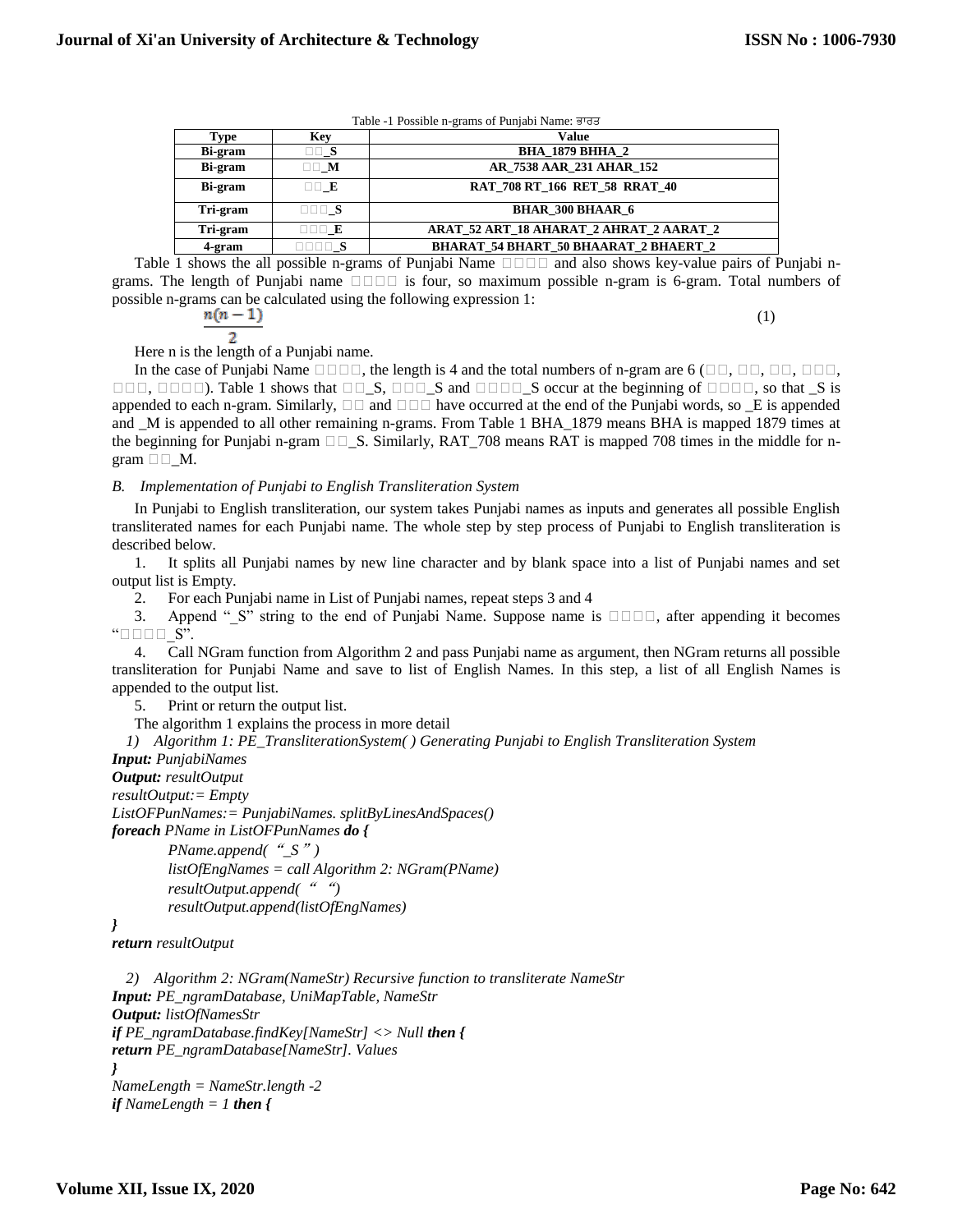```
return UniMapTable.find( NameStr[0])
}
strPosition = NameStr.subStr( NameLength, NameLength +1)
for index = NameLength – 1 to 0 do {
        newStr = NameStr.subStr( 0,index).append(strPosition)
         if PE_ngramDatabase.findKey[newStr] <> Null then {
        break
         } }
if strPosition = "_S" then {
        StrLeft = NameStr.subStr( 0,index).append("_S")
        StrRight = NameStr.subStr( index, NameLength -1).append("_E")
}
else if strPosition = "E" then {
         StrLeft = NameStr.subStr( 0,index).append("_M")
         StrRight = NameStr.subStr( index, NameLength -1).append("_E")
}
else {
        StrLeft = NameStr.subStr( 0,index).append("_M")
        StrRight = NameStr.subStr( index, NameLength -1).append("_M") 
}
list1 = call Algorithm 2: NGram(StrLeft)
list2 = call Algorithm 2: NGram(StrRight)
listOfEngNames = combineList( list1,list2)
return listOfEngNames
```
*3) Working of recursive n-gram function*

In the case of algorithm 2, it shows the working of recursive NGram function. This algorithm finds the longest possible n-gram from n-gram database for given name string, then split the name recursively until the match is found. After that, all transliterated names are merged back to generate the final list of output.

1. Set the output list as Empty.

2. Check whether the given name string is already existing in the n-gram database or not. If it exists then append all corresponding transliterated names to the output list for given Name String and return the output list. Otherwise, go to step 3.

3. Calculate the length of the name string without including its position string (" $S''$ , " $E''$ , " $M''$ ") to NameLength variable.

4. If the length of the name string is one, then search the corresponding transliterated character/s from the Unicode Mapping Table and save it to the output list. Then return the output list.

5. In this step, the algorithm finds the longest substring from beginning to maximum possible length from ngram database and store maximum possible length to the Index variable. Otherwise set Index as 1.

6. In this step, the algorithm splits the name string into two parts using the Index value. The left string will be from starting to index and the right string will be form Index to the last character of name string. Both left and right strings contain index character. In the left string index character will be last and in right string index character will be first.

7. Call function NGram recursively for left string and right string and save results to list1 and list2 respectively.

8. In this step, the algorithm combines the name list1 and list2 into the output list. Suppose list1 contains m names and list2 contains n names, then the output list has m\*n names. While combining, if the last character of the name of list1 and the first character of the name of list2 is the same, then it removes one common character, then combines.

9. Return output list.

*4) Executing sample input for Punjabi to English transliteration*

For Punjabi to English transliteration consider a sample input " $\square$  $\square$  $\square$  $\square$  $\square$  $\square$  $\square$  $\square$  $\square$  $\blacksquare$ ". First, it calls Algorithm 1 (PE\_Transliteration System), and appends "\_S" to sample text and it becomes "ਬਬਬਬਬਬਬਬਬਬਬਬਬ\_S". Then, it calls NGram function for the name string "ਬਬਬਬਬਬਬਬਬਬਬਬਬ\_S" and searches the n-gram from n-gram database. If this n-gram does not exist in n-gram database, then it finds the longest possible string which is present in n-gram database i.e. "ਬਬਬਬਬਬਬ\_S" which is already presented in our database.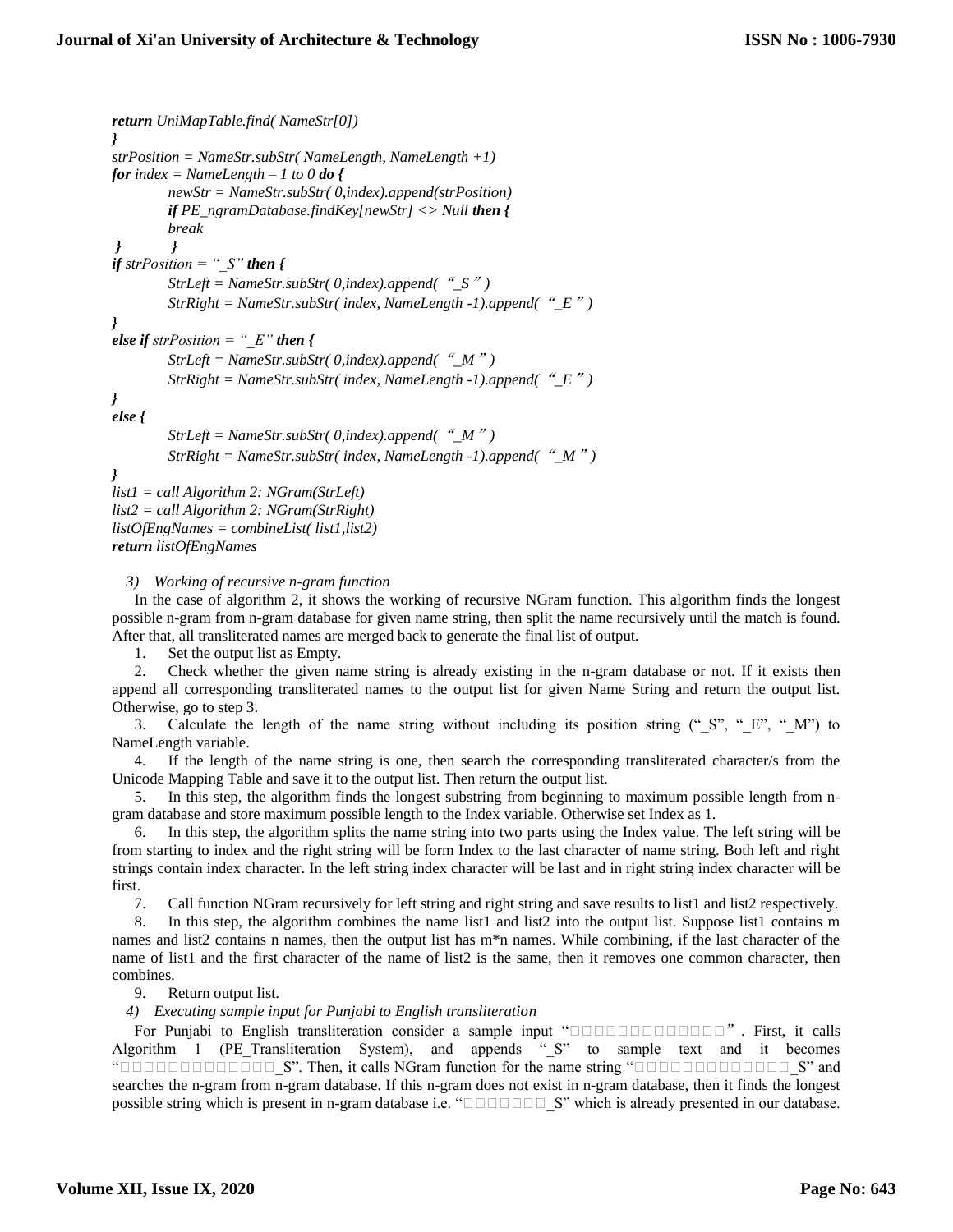Now, a recursive process begins that splits this name string into two substrings as "ਬਬਬਬਬਬਬ\_S" and "**Baseman Lives Lives**". Now, the name string "Baseman Lives 2" exists in n-gram database and its corresponding transliteration is saved to output list and returns. In the case of name string " $\Box$  $\Box$  $\Box$  $\Box$  $\Box$  $\Box$  $\Box$ " which does not exist in our database, it splits it further into two substrings " $\square \square \blacksquare M$ " and " $\square \square \square \square \square \square \square \square$ " and again calls the Ngram function for each. Now both substrings exist in our database and the corresponding outputs are returned. After that returned outputs are merged back. The recursion tree in figure 1 shows the splitting process from level 1 to level 4 of transliteration system for sample input "**BEB**Base and Table 2 also shows whether the name sting exists in n-gram database or not. If it does not exist, then it shows "not found" and otherwise shows the top two results returned by the n-gram database.



Figure 1. Recursive process for splitting for Punjabi to English Transliteration System.

| <b>Steps</b> | <b>Input String</b>                 | <b>Most 2 Output String</b> |                 |
|--------------|-------------------------------------|-----------------------------|-----------------|
|              | 100000000000 S                      | <b>Not Found</b>            |                 |
|              | $\Box$ $\Box$ $\Box$ $\Box$ $\bf S$ | <b>KAPILDEV</b>             | <b>KAPALDEV</b> |
|              |                                     | <b>Not Found</b>            |                 |
|              | $\Box\Box\Box\Box$ $\bf M$          | <b>VAMAR</b>                | <b>VAMR</b>     |
|              |                                     | <b>RJIT</b>                 | <b>RJEET</b>    |

| Table -2 Top two results of Ngram Database for Punjabi to English Transliteration System |  |  |
|------------------------------------------------------------------------------------------|--|--|

Figure 2 shows the recursive process of merging back results into the final output. As principle of stack, it starts from level 4 and ends at level 1 by combining the results of each recursive process using a bottom-up approach. Final output is

KAPILDEVAMARJIT KAPILDEVAMARJEET KAPALDEVAMARJIT KAPALDEVAMARJEET



Figure 2. Recursive process of merging back the results into Final output for Punjabi to English Transliteration System.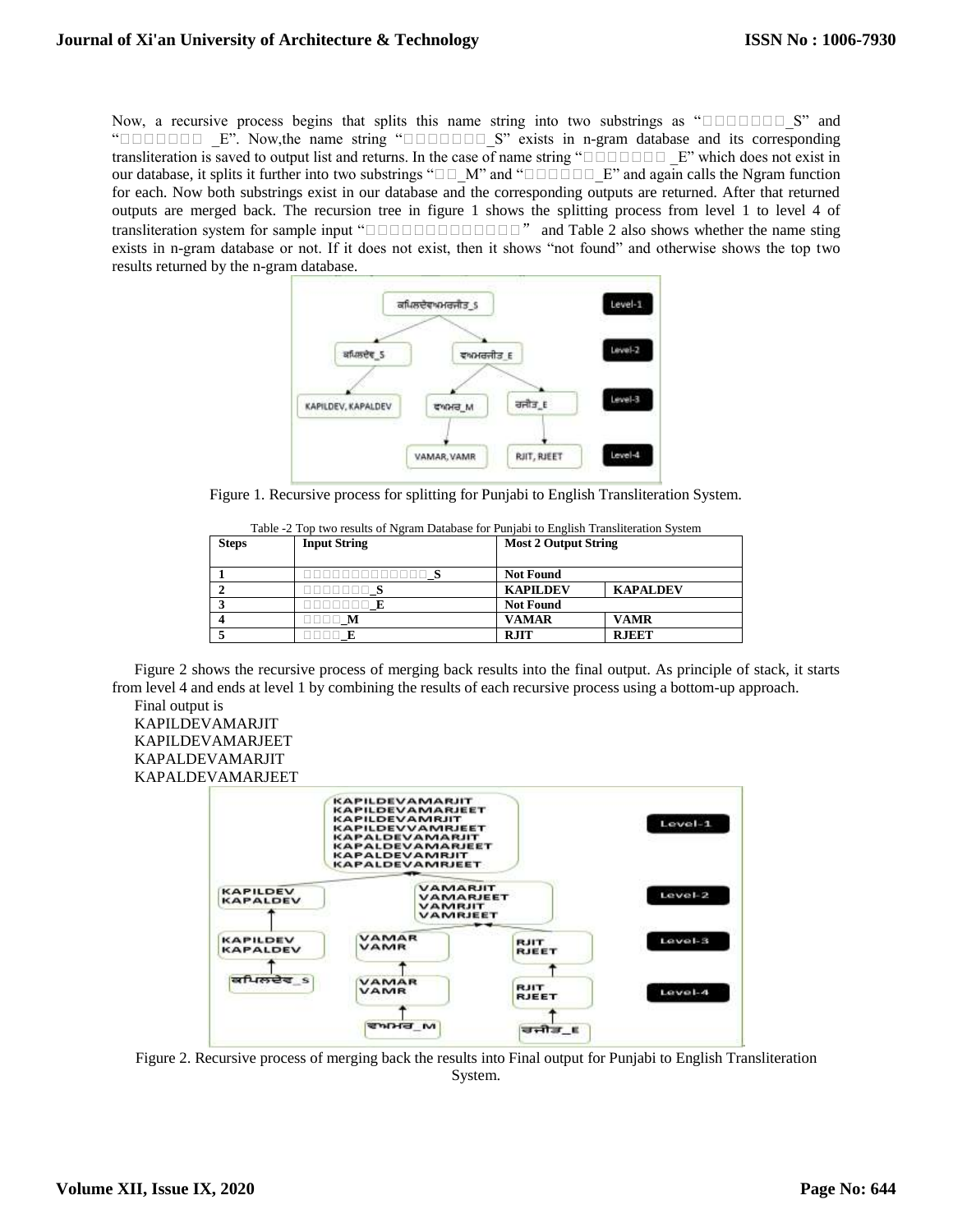#### *C. Extraction of parallel named entities from Punjabi-English parallel corpus*

The final phase of our approach is the extraction of parallel named entities phase. Algorithm 3 illustrates the step by step process for extracting parallel Named Entities from Punjabi-English corpus.

Punjabi-English parallel corpora are given as input. In the pre-processing step, it cleans the parallel sentences by removing extra white spaces and separate punctuations marks. Mostly all punctuations marks are attached with a word and become part of that word, and it poses problems in the transliteration system. Therefore, punctuation marks should be separated from a word by space.

After pre-processing, Punjabi and English corpora are split into sentences. If number of Punjabi and English sentences are the same then it proceeds for further execution, otherwise, it stops. Next, it iteratively takes Punjabi and English sentence one by one and splits each sentence in words and save them to the list of Punjabi and English words respectively. Then, for each Punjabi word, first, it checks whether the given Punjabi word is in the list of Punjabi stop words. A list of Punjabi stop words is a collection of most frequent Punjabi words, which cannot be part of any Named Entity. If a given Punjabi word is in the list of Punjabi stop words, then it simply ignores this given Punjabi word and goes for next Punjabi word, otherwise, it passes to the next step. This Punjabi stop word check is implemented to increase the efficiency of our algorithms because it rejects many of the Punjabi words without involving any transliteration process which cannot be any valid Named Entities.

If a given Punjabi word is not in the list of Punjabi stop words, then it passes to the transliteration system. After passing the Punjabi word to the transliteration system, it returns the list of possible English transliterated words. Next, it matches each English transliterated word within the list of English words to each word of English sentence using a minimum edit distance (MED) algorithm. Minimum Edit distance computes the minimum numbers of edit operations (insert/delete/substitute) to transform one string to another. For example, if string1 = "AMAN" and string2 = "NAMAM", then to transform string1 to string2 only one insertion operation is required. Similarly, to convert string2 to string1, only one delete operation is required. Apart from MED, we also calculate the MED Percentage using expression 2.

MED percentage: (Cost of MED  $\times$  100)/ (Length of Source String) (2)

In the case of string1 = "AMARJEET", string2 = "AMARJIT", The cost of minimum edit distance from string1 to string2 is 2. Then using expression 2, MED Percentage =  $(2 \times 100)/8 = 25$ 

In the extraction of parallel Named Entities system, we set MED Percentage to 30%. While comparing two strings, if MED percentage is less than 30%, then we assume that these two strings are similar, otherwise, strings are dissimilar. Thus, if MED Percentage of each English transliterated word and each word of English sentence is less than equal to 30%, then we save the Punjabi word along with its transliteration to Punjabi to English Named Entities Database.

```
1) Algorithm 3: Extracting Name Entities from given Pun-Eng Parallel Corpra
Input: ListOfPunSentences, ListOfEngSentences, PunStopsWords, PE_TransliteratationSystem
Output: ParallelPunEngNameEntities
TotalPunSentences = ListOfPunSentences.count()
TotalEngSentences = ListOfEngSentences.count()
if TotalPunSentences <> TotalEngSentences then {
return Error
 }
for iIndex =1 to TotalPunSentences do {
        ListOfPunWords = ListOfPunSentences[iIndex]. splitIntoWords()
        ListOfEngWords = ListOfEngSentences[iIndex]. splitIntoWords()
        foreach PunWord in ListOfPunWords do {
                if PunStopsWordsTable.contains(PunWord) then {
                        continue
                 }
                ListOfPun2EngTransliterateResult = PE_TransliterationSystem( PunWord)
                foreach EngWord in ListOfEngWords do {
                        foreach P2ETransWord in ListOfPun2EngTransliterateResult do {
                MEDDist = MinEditDist(EngWord, P2ETransWord) MEDPercentage =
                MEDDist*100/ P2ETransWord.Length 
                                if MEDPercentage <= 30 then {
                                ParallelPunEngNameEntities.add( PunWord +"@"+EngWord )
} } } } }
```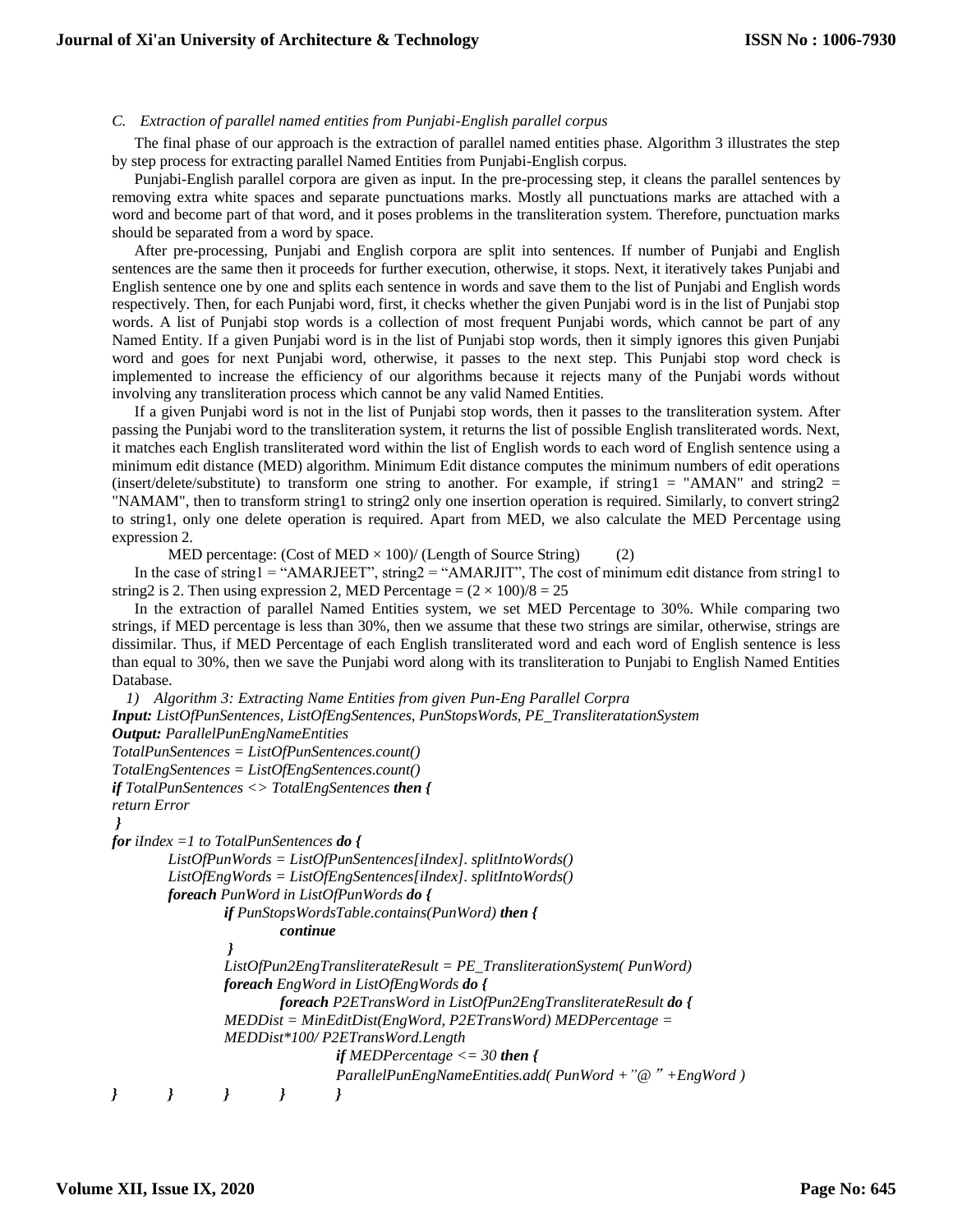#### *return ParallelPunEngNameEntities*

*2) Executing Sample Input For Extracting Parallel Named Entities* Consider the following sample input for Punjabi and English sentences:

Punjabi Sentences: **adaa aadaa aadaa aadaa** aad

English Sentences: My Name is Kapil Dev Goel

After preprocessing, Punjabi and English sentences are split into words. For each Punjabi word, first, it will check for Punjabi stop word, if it is not Punjabi stop word, then it will go for transliteration steps. Table 3 shows that Punjabi word is 'stop word' or not and if it is not Punjabi 'stop word', then corresponding top most transliteration results.

| Table - 3 Top most transliteration results |                        |                                        |  |  |  |
|--------------------------------------------|------------------------|----------------------------------------|--|--|--|
| Punjabi Word                               | Is Punjabi Stop Words? | <b>Top Most trasliteration results</b> |  |  |  |
| nnnn                                       | Yes                    |                                        |  |  |  |
| 88 B B                                     | No                     | <b>NAM NAAM NAHM</b>                   |  |  |  |
| 8888                                       | No                     | KAPIL KAPAL KAPEL KPIL KAPEEL          |  |  |  |
| 000                                        | No                     | <b>DEV DEW DEAV</b>                    |  |  |  |
| nnnn                                       | No                     | <b>GOEL GOYAL GOYEL</b>                |  |  |  |
|                                            | Yes                    |                                        |  |  |  |

In this sample,  $\Box$  $\Box$  $\Box$  and  $\Box$  $\Box$  are Punjabi stop words, whereas  $\Box$  $\Box$  $\Box$ ,  $\Box$  $\Box$  $\Box$ , and  $\Box$  $\Box$  $\Box$  are not 'stop words' and passed for the transliteration process. The top results of transliteration system are given in table 3. After that each transliterated word is searched in corresponding English sentence, if it is found in English sentence, then it saves to output database. Therefore only "Kapil", "Dev" and "Goel" transliterated words are matched and the result is ਬਬਬਬ ਬਬਬ ਬਬਬਬ@ Kapil Dev Goyal

#### IV. RESULTS OF EXTRACTION OF PARALLEL NAMED ENTITIES

Our extraction system is mainly based on a transliteration system in which pronunciation is the same but the script is different. Mostly these types of words are Named Entities. At last 1000 parallel Punjabi-English sentences are taken for testing purposes in which total Punjabi words are 11,648 and total English words are 9594. We manually found 1036 English and Punjabi Named Entities in which Punjabi Named Entities are 518 and English Named Entities are 518.

To extract parallel Named Entities, two approaches are used. First is Gold Standard and the other is the minimum edit distance (MED) approach. In the gold standard approach, we consider the named entity as correct if transliterated word exactly matches the English word, whereas in MED approach, instead of exact match, if more than 70% of characters of both the strings are matched, then it to be considered as a correct match. Confusion matrix of gold standard approach and MED approach are given below: Table - 4 Confusion Matrix using the gold standard

| <b>Confusion Matrix</b> | <b>Predicted Positive</b>        |                            | 10010<br>comagion maans aging the gold standard<br><b>Predicted Negative</b> |                            |  |
|-------------------------|----------------------------------|----------------------------|------------------------------------------------------------------------------|----------------------------|--|
| <b>Actual Positive</b>  | 822<br><b>True Positive (TP)</b> |                            | 214                                                                          | <b>False Negative (FN)</b> |  |
| <b>Actual Negative</b>  | 28                               | <b>False Positive (FP)</b> | 20178                                                                        | True Negative (TN)         |  |

| ኅ0 | <b>False Positive (FP)</b> | 20178 | <b>True Negativ</b> |
|----|----------------------------|-------|---------------------|
|    |                            |       |                     |

| <b>Table - 3</b> Confusion Matrix using Minimum Edit Distance |                           |                            |                           |                            |
|---------------------------------------------------------------|---------------------------|----------------------------|---------------------------|----------------------------|
| <b>Confusion Matrix</b>                                       | <b>Predicted Positive</b> |                            | <b>Predicted Negative</b> |                            |
| <b>Actual Positive</b>                                        | 942                       | <b>True Positive (TP)</b>  | 94                        | <b>False Negative (FN)</b> |
| <b>Actual Negative</b>                                        | 38                        | <b>False Positive (FP)</b> | 20168                     | True Negative (TN)         |

| Table - 5 Confusion Matrix using Minimum Edit Distance |  |  |  |
|--------------------------------------------------------|--|--|--|
|                                                        |  |  |  |

Table 4 represents the confusion matrix using the gold standard approach. It shows that using the gold standard approach, out of 1036 named entities, only 850 named entities are extracted by our system, in which 822 are correct named entities, but 28 are not.

Table 5 shows that using the MED approach, out of 1036 named entities, our system extracts 980 named entities, in which 942 are correct, but 38 are incorrect.

In Table 4 and Table 5, true positives are correctly extracted named entities and false positives are incorrectly extracted named entities. Whereas true negatives are correctly rejected Non-Named Entities and false negatives are incorrectly rejected Non-named entities.

To evaluate the performance of our system following four parameters are calculated:

Accuracy, precision, recall [24], and f1-score.

In expression 3, Accuracy is the ratio of the sum of correctly extracted and rejected to total numbers of words.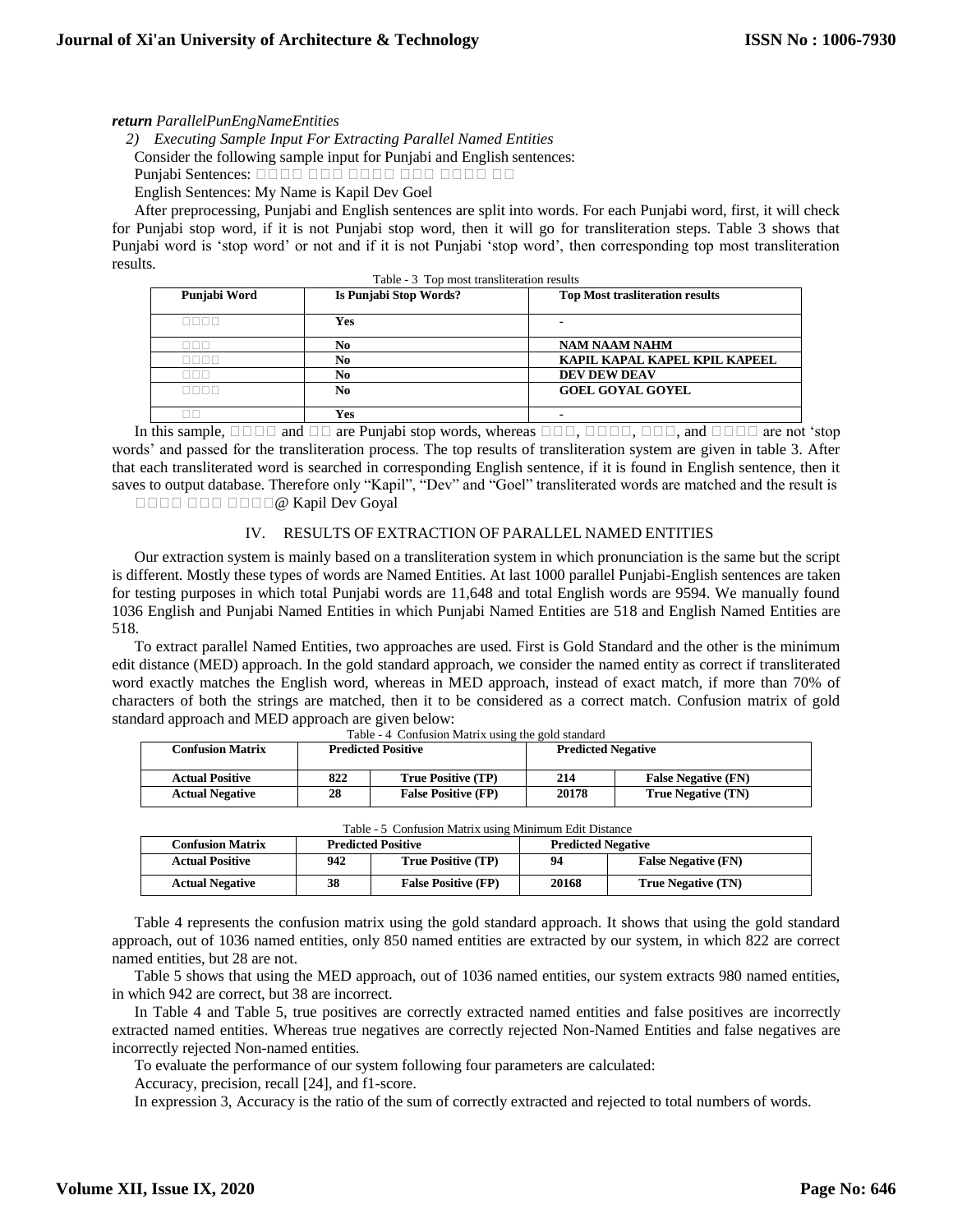(6)

$$
\frac{TP + TN}{TotalWords} \times 100\tag{3}
$$

Precision in expression 4, is the ratio of the correctly extracted named entities to the total extracted named entities TР (4)

$$
\frac{TP + FP}{TP + FP} \times 100
$$

In expression 5, Recall is the ratio of the correctly extracted named entities to the actual total named entities. ТP (5)  $-1400$ 

$$
\frac{TP + FN}{TP + FN} \times 100
$$

F1-score is given in expression 6, is the weighted average of recall and precision  $Recall \times Precision$ 

Recall + Precision

Table - 6 Results of Parallel Named Entities

| <b>Results</b>   | <b>Gold Standard</b> | <b>MED</b> |
|------------------|----------------------|------------|
| <b>Accuracy</b>  | 98.86                | 99.37      |
| <b>Precision</b> | 96.70                | 96.12      |
| Recall           | 79.34                | 90.93      |
| <b>F1-Score</b>  | 87.17                | 93.45      |
|                  |                      |            |

Using MED approach, we get relatively high performance as compared to the gold standard approach. MED approach increases the recall by more than 10% and F1-score by more than 6%, but it slightly reduces the performance in term of precision, because of increase in the extraction of the incorrect named entities.

#### V. CONCLUSION

We had extracted parallel Named Entities from Punjabi-English corpus by using n-gram approach. These extracted parallel NEs can be used to improve the performance of many NLP tasks, such as word alignment in bilingual corpus, machine translation (MT) and many more. Our system is mainly based on a transliteration system, in which pronunciation of words is the same but script may differ. Our n-gram database consists of more than 10 million n-grams and each n-gram having multiple mappings of the other script. The toughest part of the experiment was to find the mapping for the given n-gram from the parallel Named Entity while creating n-gram databases. Because the same combination of letters may have different pronunciation depending upon its location in the word. In our extraction process, by using a Gold standard approach, out of 1036 named entities only 850 named entities are extracted. From which 822 are correct named entities, but 28 are wrong. Similarly, by using MED approach, out of 1036 named entities, our system extracts 980 named entities, from which 942 are correct, but 38 are incorrect. Thus, we achieved 98.86% accuracy, 79.34% recall, and 87.17% f1-score using the gold standard. Also, by using minimum edit distance we achieved 99.37% accuracy, 90.93% recall, and 93.45% f1-score. In future this method can be used in bidirectional extraction and its recall and f1-score can be increased.

## **REFERENCES**

[1] S. Karimi, F. Scholer, and A. Turpin, "Machine transliteration survey," *ACM Comput. Surv.*, vol. 43, no. 3, 2011, doi: 10.1145/1922649.1922654.

[2] Y. Al-Onaizan, K. K.-P. of the 40th A. M. On, and U. 2002, "Translating named entities using monolingual and bilingual resources," *dl.acm.org*, 2002, Accessed: Jun. 12, 2020. [Online]. Available: https://dl.acm.org/citation.cfm?id=1073150.

[3] K. Riaz, "Rule-based Named Entity Recognition in Urdu," Association for Computational Linguistics, 2010. Accessed: Jun. 13, 2020. [Online]. Available: https://dl.acm.org/citation.cfm?id=1870476.

[4] R. Alfred, L. C. Leong, C. K. On, and P. Anthony, "Malay Named Entity Recognition Based on Rule-Based Approach," *Int. J. Mach. Learn. Comput.*, vol. 4, no. 3, pp. 300–306, 2014, doi: 10.7763/ijmlc.2014.v4.428.

[5] H. de M. Caseli, A. Villavicencio, A. Machado, and M. J. Finatto, "Statistically-driven alignment-based multiword expression identification for technical domains," no. August, p. 1, 2009, doi: 10.3115/1698239.1698241.

[6] Q. Li, H. Li, H. Ji, W. Wang, J. Zheng, and F. Huang, "Joint bilingual name tagging for parallel corpora," *ACM Int. Conf. Proceeding Ser.*, no. 1, pp. 1727–1731, 2012, doi: 10.1145/2396761.2398506.

[7] F. Huang and S. Vogel, "Improved Named Entity Translation and Bilingual Named Entity Extraction," 2002. Accessed: Jun. 12, 2020. [Online]. Available: https://ieeexplore.ieee.org/abstract/document/1167002/.

[8] M. Wang, W. Che, and C. D. Manning, "Joint word alignment and bilingual Named Entity Recognition using dual decomposition," *ACL 2013 - 51st Annu. Meet. Assoc. Comput. Linguist. Proc. Conf.*, vol. 1, pp. 1073–1082, 2013.

[9] R. Fu, B. Qin, and T. Liu, "Generating Chinese named entity data from parallel corpora," *Front. Comput. Sci.*, vol. 8, no. 4, pp. 629–641, 2014, doi: 10.1007/s11704-014-3127-5.

[10] K. Dashtipour, M. Gogate, … A. A.-2017 I. 16th, and U. 2017, "Persian named entity recognition," *ieeexplore.ieee.org*, Accessed: Jun. 13, 2020. [Online]. Available: https://ieeexplore.ieee.org/abstract/document/8109733/.